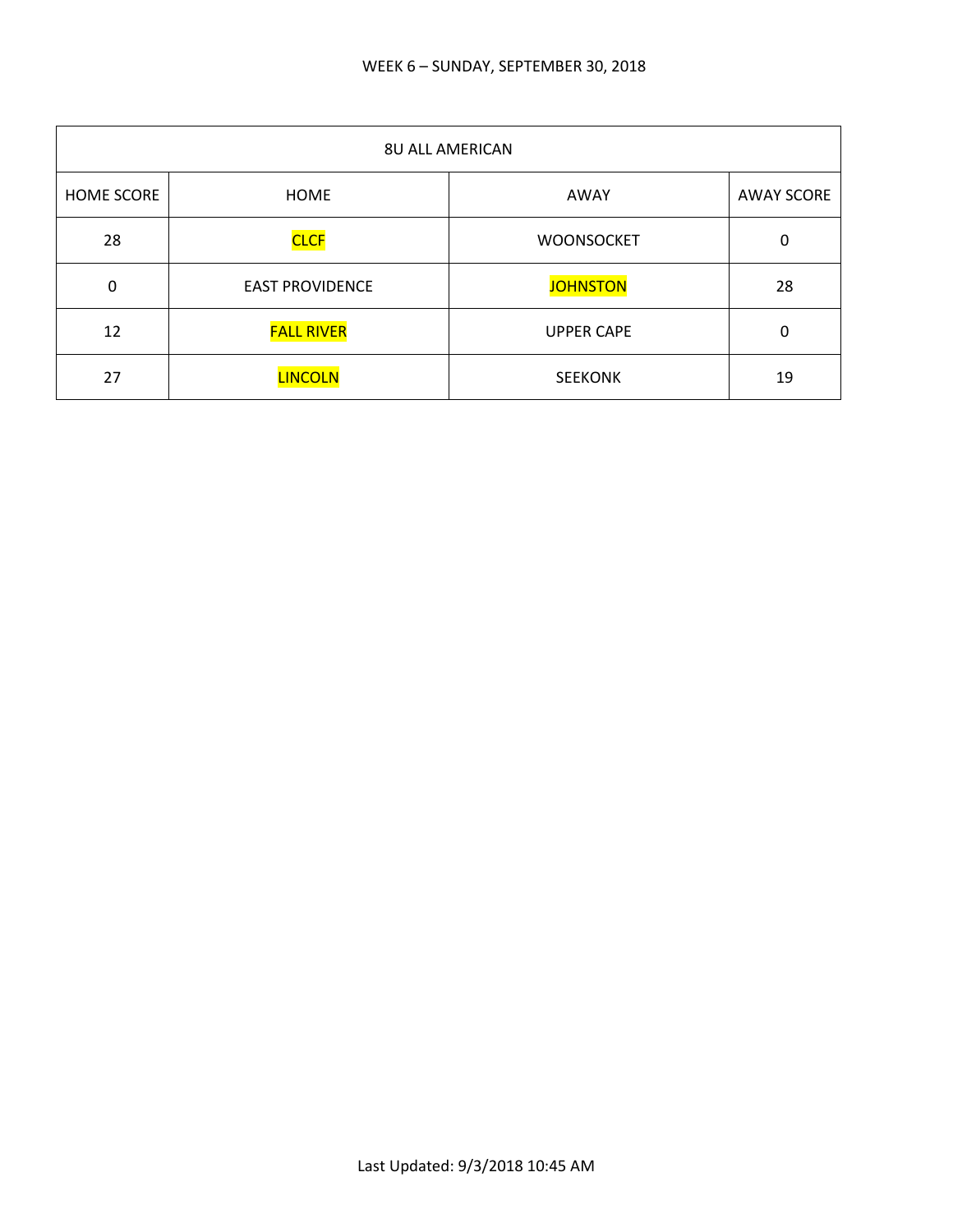| <b>9U ALL AMERICAN</b> |                         |                      |                   |
|------------------------|-------------------------|----------------------|-------------------|
| <b>HOME SCORE</b>      | <b>HOME</b>             | AWAY                 | <b>AWAY SCORE</b> |
| $\mathbf 0$            | <b>FAIRLAWN</b>         | <b>CLCF</b>          | 7                 |
| $\mathbf 0$            | <b>DARLINGTON</b>       | <b>FALL RIVER</b>    | 27                |
| 21                     | <b>EAST PROVIDENCE</b>  | <b>PROVIDENCE</b>    | 18                |
| $\mathbf 0$            | <b>LINCOLN</b>          | <b>SEEKONK</b>       | 21                |
| $\mathbf 0$            | <b>NEW BEDFORD</b>      | <b>WOONSOCKET</b>    | 34                |
| 6                      | <b>NORTH PROVIDENCE</b> | <b>CENTRAL FALLS</b> | 30                |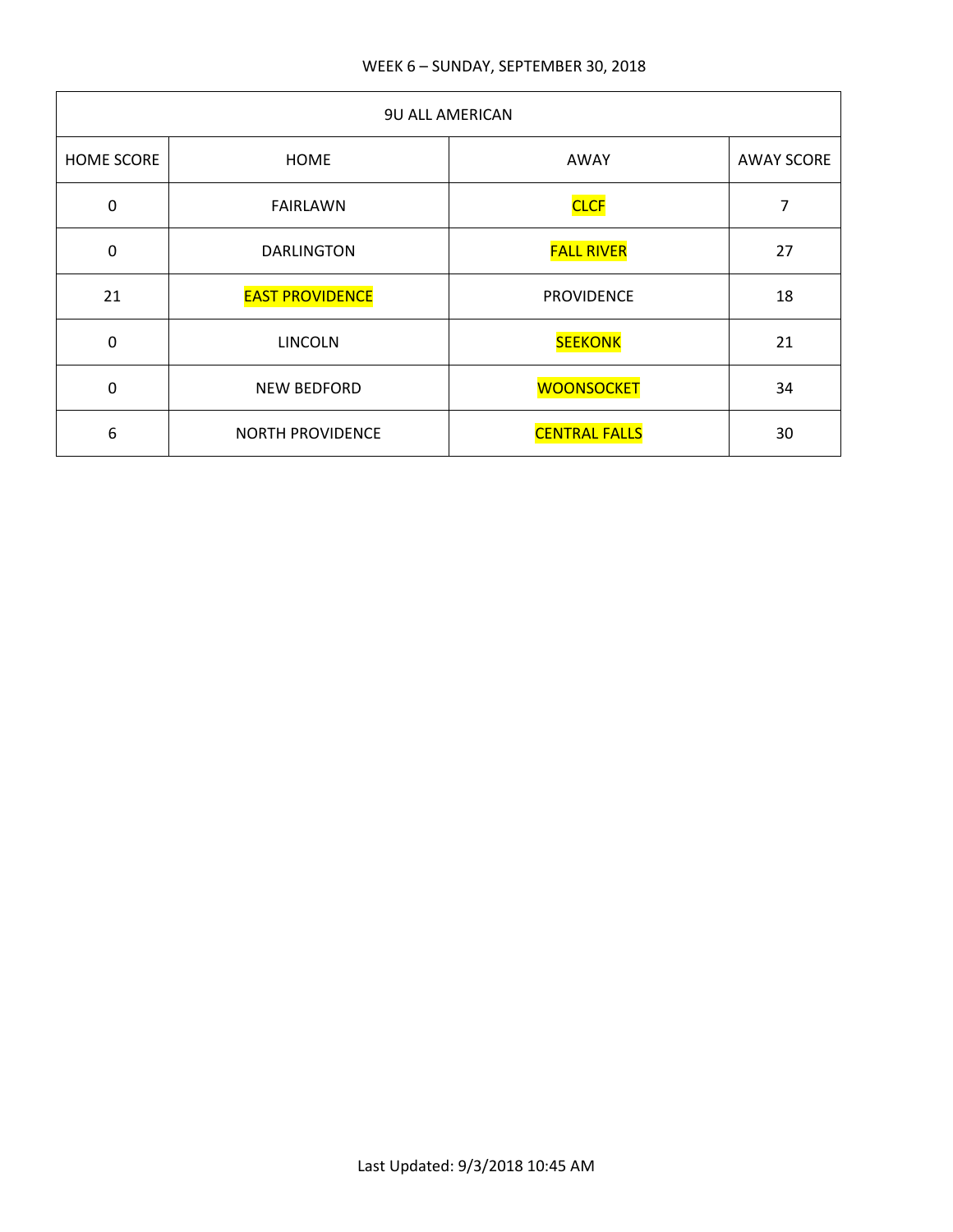| 10U ALL AMERICAN  |                                |                      |                   |
|-------------------|--------------------------------|----------------------|-------------------|
| <b>HOME SCORE</b> | <b>HOME</b>                    | AWAY                 | <b>AWAY SCORE</b> |
| 26                | <b>CLCF</b>                    | <b>FAIRLAWN</b>      | 0                 |
| 0                 | <b>EAST PROVIDENCE</b>         | <b>CENTRAL FALLS</b> | 28                |
| 12                | <b>EXETER / WEST GREENWICH</b> | <b>JOHNSTON</b>      | 35                |
| 12                | <b>FALL RIVER</b>              | <b>UPPER CAPE</b>    | 13                |
| 33                | <b>LINCOLN</b>                 | <b>SEEKONK</b>       | 0                 |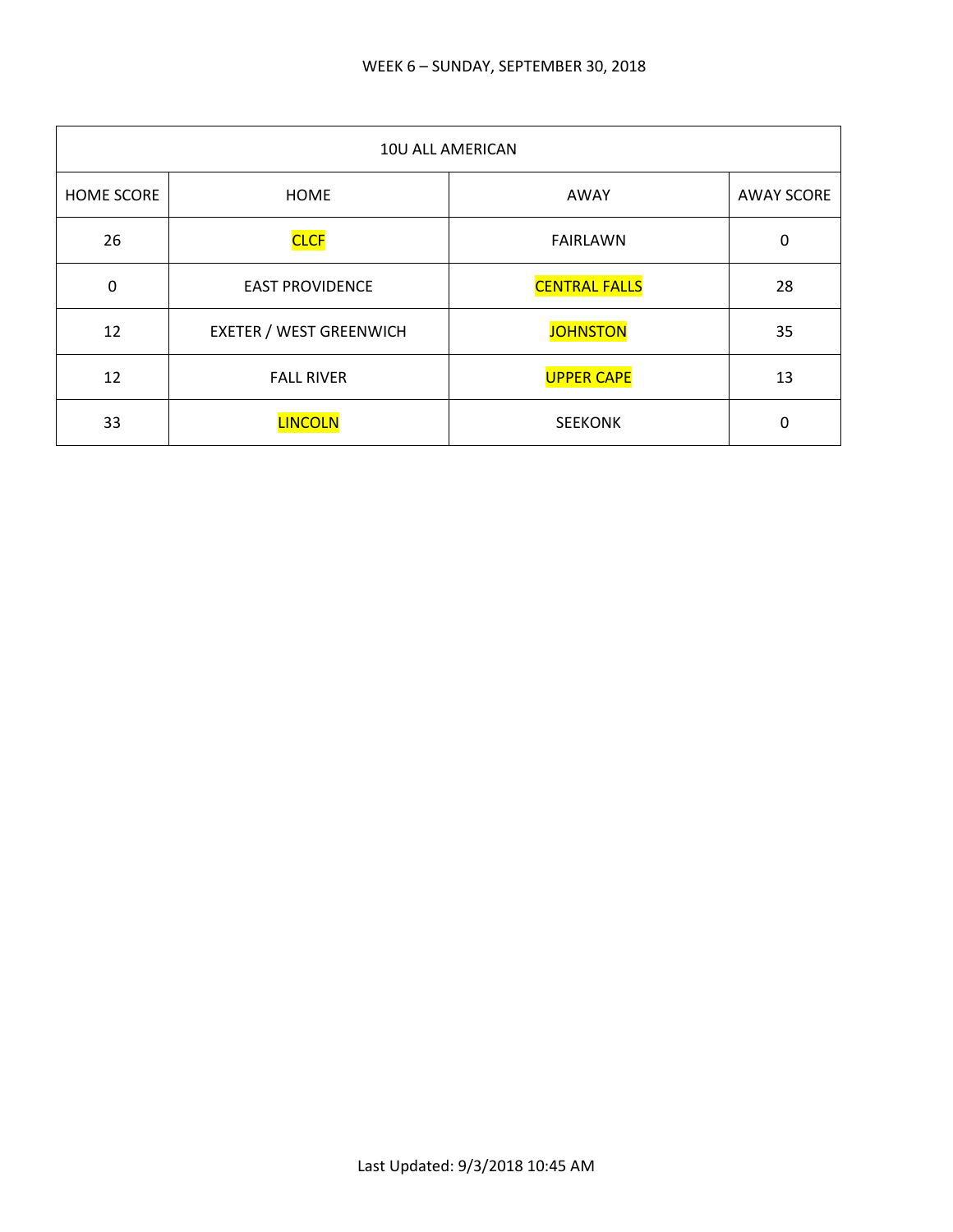| 11U ALL AMERICAN |                         |                   |                   |
|------------------|-------------------------|-------------------|-------------------|
| HOME SCORE       | <b>HOME</b>             | AWAY              | <b>AWAY SCORE</b> |
| 14               | <b>CLCF</b>             | <b>FAIRLAWN</b>   | 13                |
| 30               | <b>EAST PROVIDENCE</b>  | <b>PROVIDENCE</b> | $\pmb{0}$         |
| 6                | <b>FALL RIVER</b>       | <b>UPPER CAPE</b> | 34                |
| 38               | <b>LINCOLN</b>          | <b>SEEKONK</b>    | 6                 |
| 0                | NEW BEDFORD             | <b>WOONSOCKET</b> | 28                |
| 13               | <b>NORTH PROVIDENCE</b> | <b>JOHNSTON</b>   | 0                 |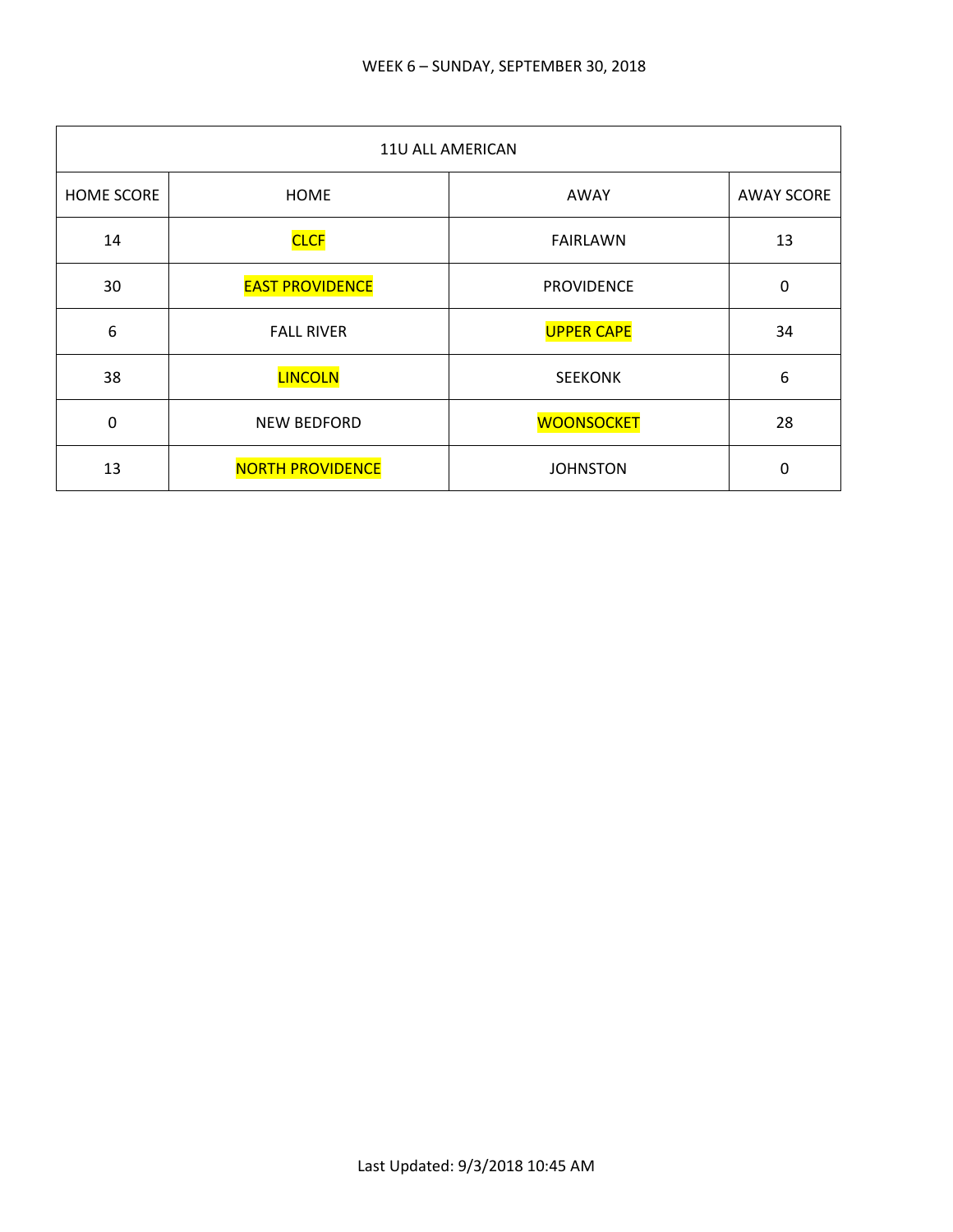| 12U ALL AMERICAN  |                        |                   |                   |
|-------------------|------------------------|-------------------|-------------------|
| <b>HOME SCORE</b> | <b>HOME</b>            | AWAY              | <b>AWAY SCORE</b> |
| 12                | <b>CLCF</b>            | <b>FAIRLAWN</b>   | 6                 |
|                   | <b>EAST PROVIDENCE</b> | <b>WOONSOCKET</b> | 18                |
| 32                | <b>FALL RIVER</b>      | <b>JOHNSTON</b>   | 0                 |
| 0                 | <b>CENTRAL FALLS</b>   | <b>PATRIOTS</b>   | 32                |